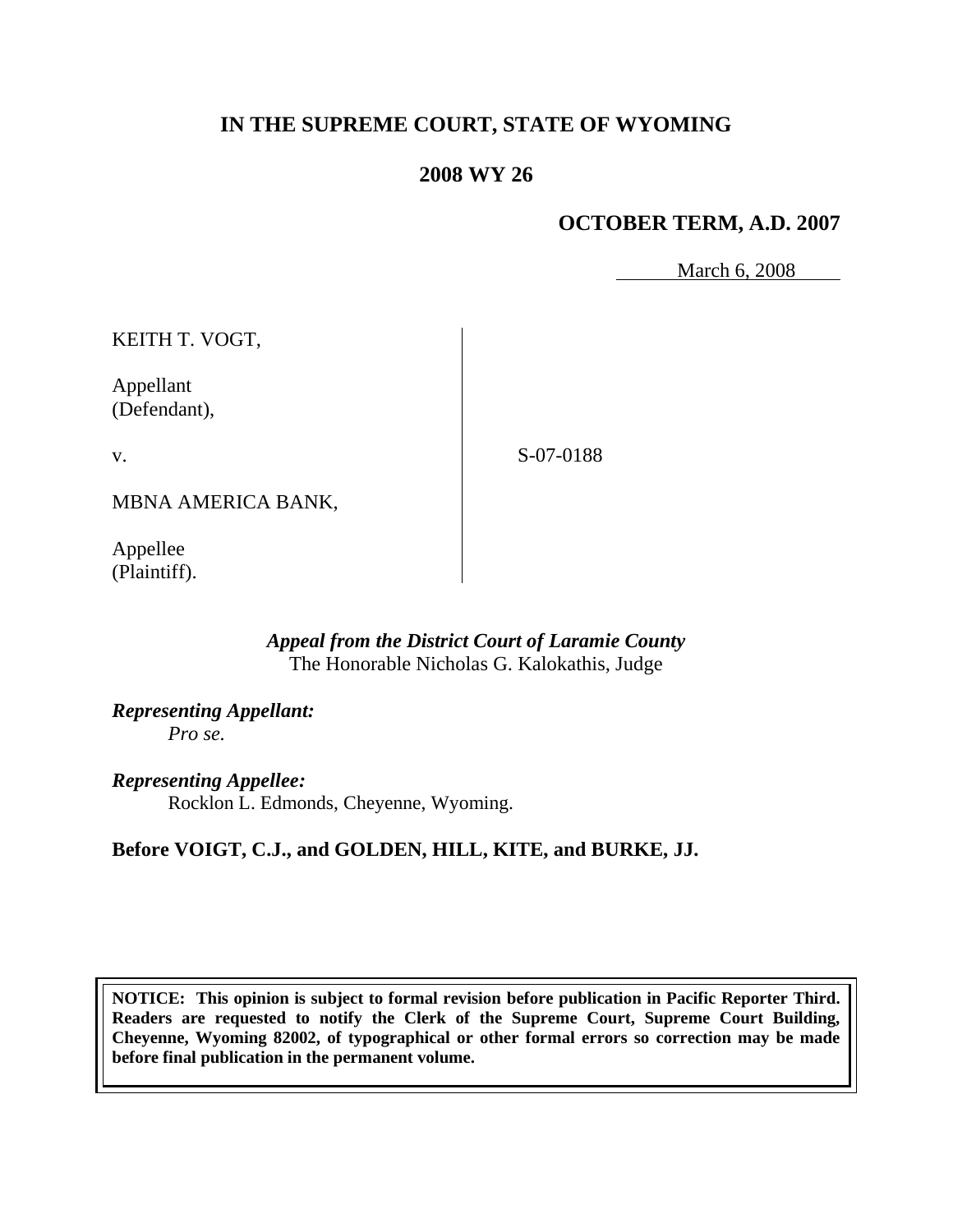#### **KITE, Justice.**

[¶1] Keith Vogt appeals from the district court's order confirming an arbitration award and granting a judgment to MBNA America Bank (MBNA). On the record before us, we find no error in the district court's decision. Consequently, we affirm.

#### **ISSUES**

[¶2] Mr. Vogt does not include a separate statement of the issues, as required by W.R.A.P. 7.01. His brief, however, includes the following assertions:

- 1. Laramie County Court does not have jurisdiction over the matter because of diversity of citizenship and statute.
- 2. A motion for a restraining order filed and served on appellee-plaintiff constitutes notice of not consenting to arbitration proceedings.
- 3. The court has not heard objections to appelleeplaintiff's motion.

MBNA phrases the issues as:

- I. Whether the district court had jurisdiction to confirm the arbitration.
- II. Whether the district court properly confirmed the arbitration award pursuant to W.S. Sections 1-36-101 *et. seq*.

#### **FACTS**

[¶3] The record on appeal is very limited. On March 2, 2007, MBNA filed a petition for confirmation of arbitration award. The arbitration award was attached to the petition and stated in relevant part: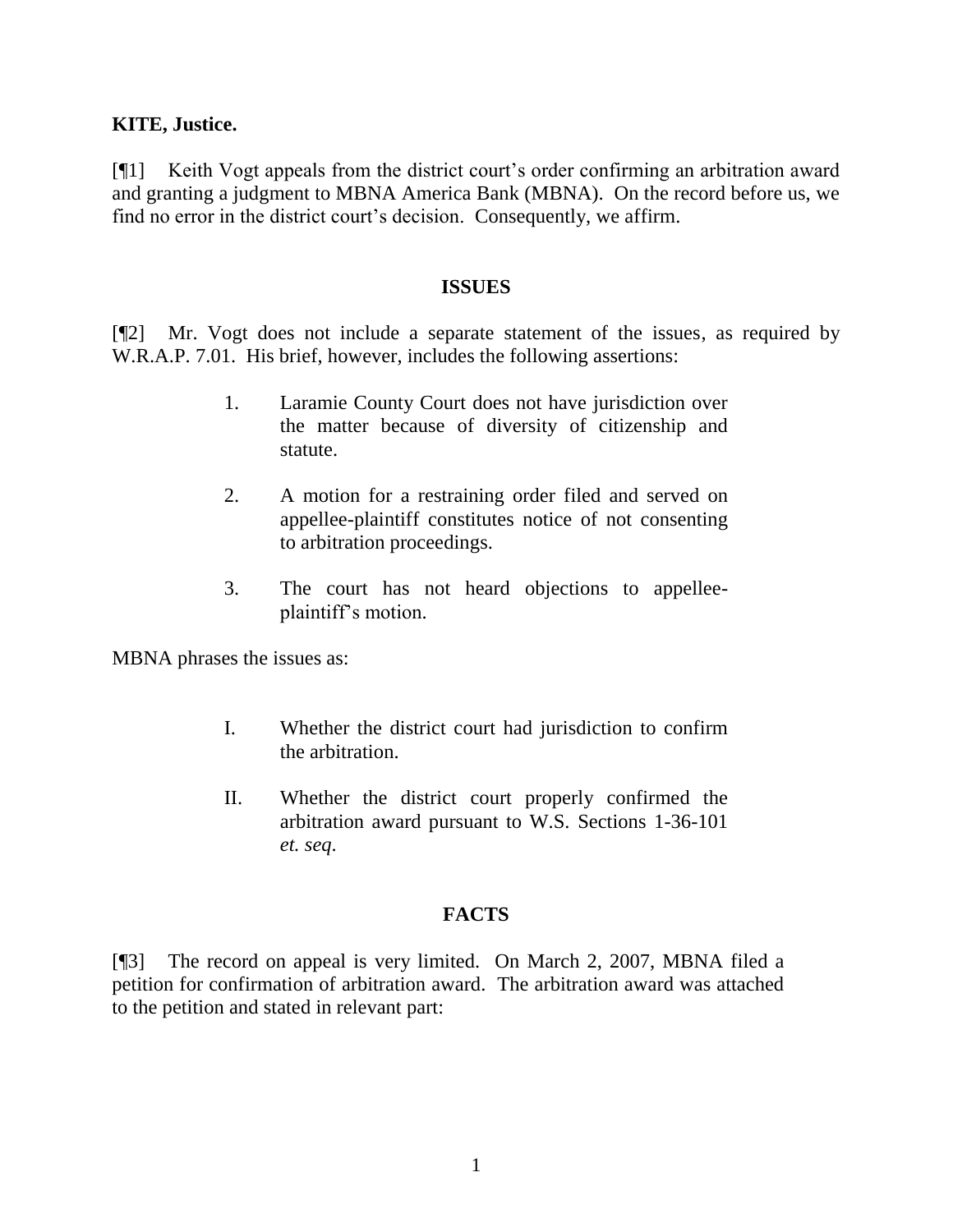#### Case Summary

1. The Claimant [MBNA] has filed a Claim with the National Arbitration Forum.

2. After Proof of Service of the Claim was filed with the Forum, the Forum mailed to Respondent a Second Notice of Arbitration.

3. An arbitration hearing notice was duly delivered to the Parties as required by the Forum Rules.

4. The Parties have had the opportunity to present all evidence and information to the Arbitrator.

5. The Arbitrator has reviewed all evidence submitted in this case.

### **Decision**

. . .

l

3. The Claim was properly served on the Respondent by Claimant in accordance with Rule 6, including a Notice of Arbitration.

4. On or before 12/22/2005 the Parties entered into a written agreement to arbitrate their dispute.<sup>1</sup>

5. No Party has asserted that this Arbitration Agreement is invalid or unenforceable.

6. The Parties' Arbitration Agreement is valid and enforceable and governs all the issues in dispute.

7. This matter is arbitrable under the terms of the Parties' Arbitration Agreement and the law.

 $1$  Although this fact is not confirmed in the record, the parties agree their dispute involved a MBNA credit card account.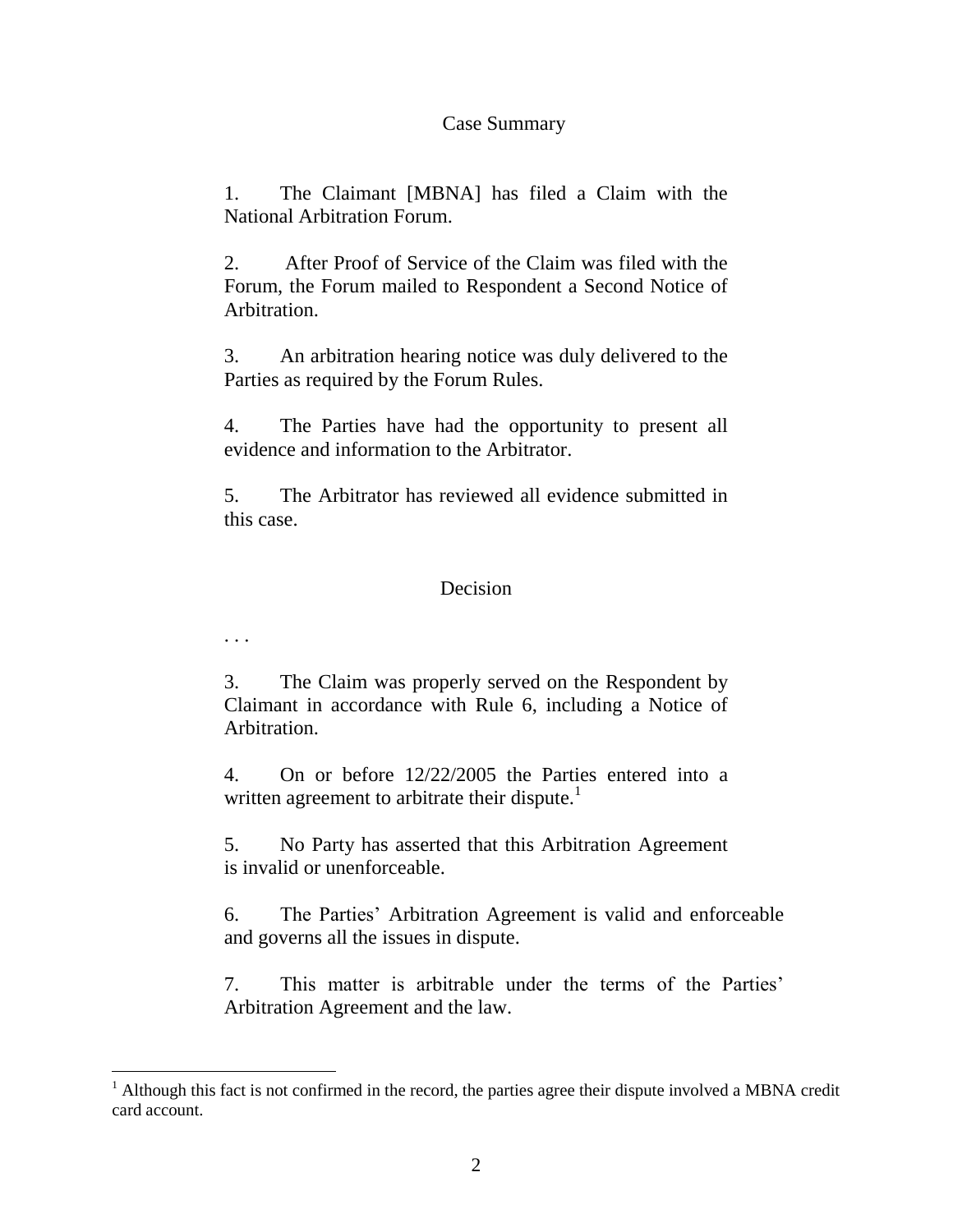9. The evidence submitted supports the issuance of this Award.

10. The applicable substantive law supports the issuance of the Award.

Therefore, the Arbitrator ISSUES:

. . .

An Award in favor of the Claimant, for a total amount of \$3,374.49.

[¶4] Mr. Vogt filed a motion to dismiss the petition to confirm the arbitration award, apparently claiming the district court did not have jurisdiction because MBNA was not authorized to transact business in Wyoming as it was a Delaware corporation and did not have a certificate of authority issued by the Wyoming Secretary of State. The district court denied Mr. Vogt's motion to dismiss. It concluded that it had jurisdiction over the subject matter and parties pursuant to the Uniform Arbitration Act, Wyo. Stat. Ann. § 1- 36-101, *et. seq*. (LexisNexis 2007). Addressing Mr. Vogt's claim that MBNA was not authorized to transact business in Wyoming, it ruled MBNA was a "National Bank" that was not required to register with the Wyoming Secretary of State because it is registered with the Federal Office of the Comptroller of the Currency.

[¶5] The district court entered an order confirming the arbitration award and granting a judgment in favor of MBNA. The court noted that Mr. Vogt had not filed a timely motion to vacate or modify the award under the arbitration statute. Mr. Vogt filed a notice of appeal. He apparently did not, however, designate any portions of the record for our review. MBNA designated the limited record we have before us.

### **DISCUSSION**

### **1.** *Jurisdiction*

[¶6] In his first issue, Mr. Vogt claims the district court did not have jurisdiction over the arbitration confirmation proceedings. Subject matter jurisdiction is an issue of law that may be raised at any time by any party or by the court on its own motion. *Thunder Basin Coal Co. v. Campbell County,* 2006 WY 44, ¶ 36, 132 P.3d 801, 813 (Wyo. 2006); *Wooster v. Carbon County School Dist. No. 1,* 2005 WY 47, ¶ 33, 109 P.3d 893, 902 (Wyo. 2005).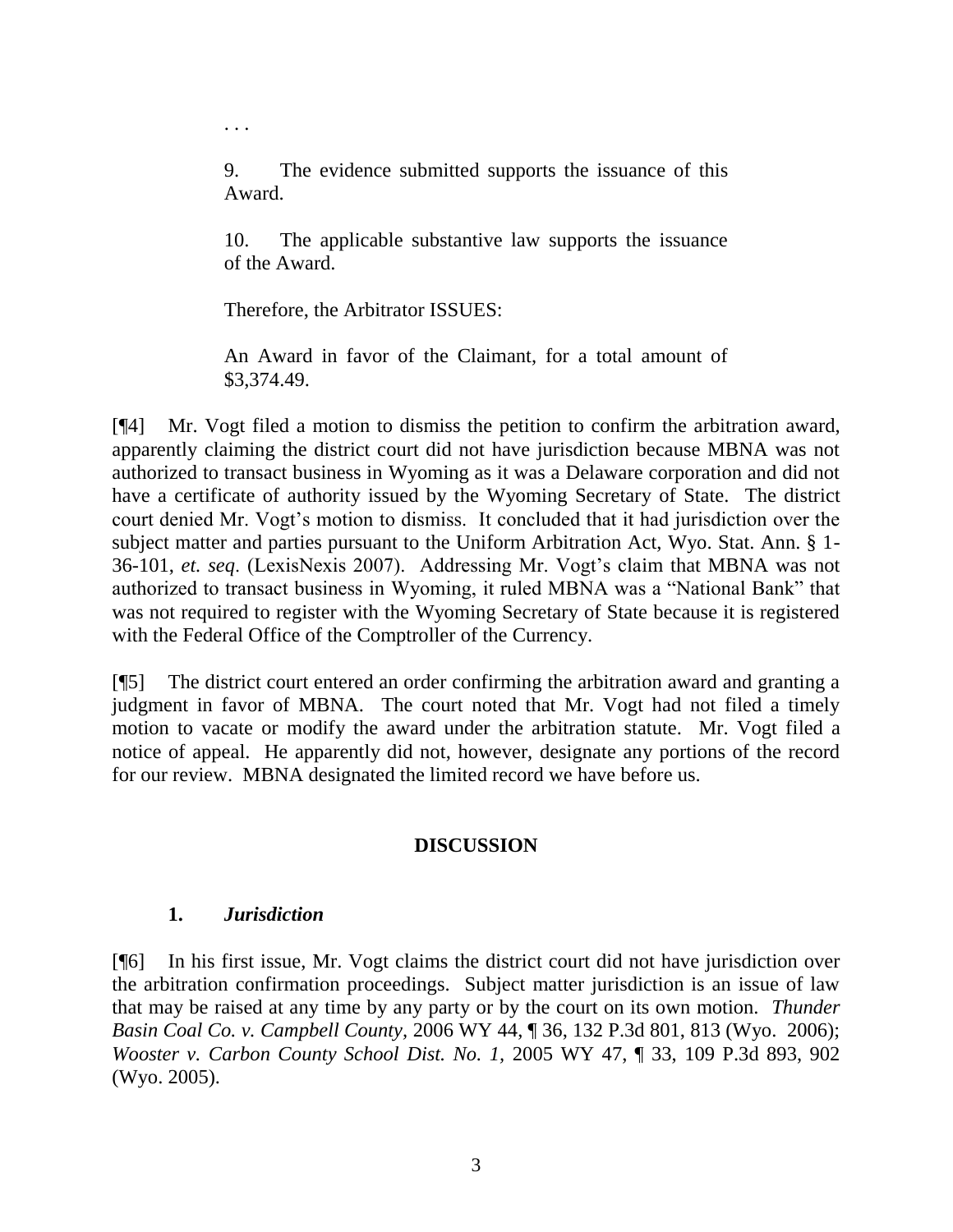[¶7] Section 1-36-102 defines judicial jurisdiction over arbitration matters:

"Court" means the district court having jurisdiction of the parties. An agreement providing for arbitration in this state may be enforced by the court in the county where the parties to the controversy reside or may be personally served.

Mr. Vogt argues that MBNA is a Delaware corporation that does not have a certificate of authority from the Wyoming Secretary of State's office and, thus, could not be personally served in Laramie County. The district court concluded that it had jurisdiction to confirm the arbitration award because MBNA is a "National Bank" and, therefore, was not required to register with the Wyoming Secretary of State.

[¶8] The record on appeal contains no evidence relevant to the jurisdiction issue. There is no information about whether or not MBNA is a Delaware corporation, registered in Wyoming and/or a "National Bank." "An appellant bears the burden of bringing to the reviewing court a sufficient record on which to base its decision." *Aragon v. Aragon*, 2005 WY 5, ¶ 20, 104 P.3d 756, 762 (Wyo. 2005). Absent a sufficient appellate record, we must presume there was a sufficient evidentiary basis for the district court's decision. *See, e.g., Montoya v. Navarette-Montoya,* 2005 WY 161, ¶ 8, 125 P.3d 265, 269 (Wyo. 2005); *Burt v. Burt*, 2002 WY 127, ¶ 7, 53 P.3d 101, 103 (Wyo. 2002).

[¶9] On the record before us, we accept the district court's factual finding that MBNA is a "National Bank." Mr. Vogt offers no pertinent legal authority or cogent argument to contest the district court's legal conclusion that, because MBNA is a "National Bank," it had jurisdiction to confirm the arbitration award. *See Pittard v. Great Lakes Aviation,*  2007 WY 64, ¶ 47, 156 P.3d 964, 977 (Wyo. 2007). We, therefore, summarily affirm the district court's ruling that it had jurisdiction to confirm the arbitration award.

# **2.** *Consent/Agreement to Arbitrate Dispute*

[¶10] In his second argument, Mr. Vogt claims that he did not consent to the arbitration proceeding and his non-consent is evidenced by a motion he filed in federal court to temporarily enjoin MBNA from conducting further collection actions. He also briefly argues that he was not properly notified of the arbitration.

[¶11] Before we address Mr. Vogt's specific arguments, it is worthwhile to reiterate our general policies regarding arbitration. "This Court favors arbitration or other forms of alternative dispute resolution." *Scherer v. Schuler Custom Homes Const., Inc.*, 2004 WY 109, ¶ 16, 98 P.3d 159, 163 (Wyo. 2004). *See also*, *Welty v. Brady,* 2005 WY 157, ¶ 21, 123 P.3d 920, 926-27 (Wyo. 2005); *T & M Properties v. ZVFK Architects and Planners*, 661 P.2d 1040, 1043 (Wyo. 1983). Arbitration provides a means for parties to "resolve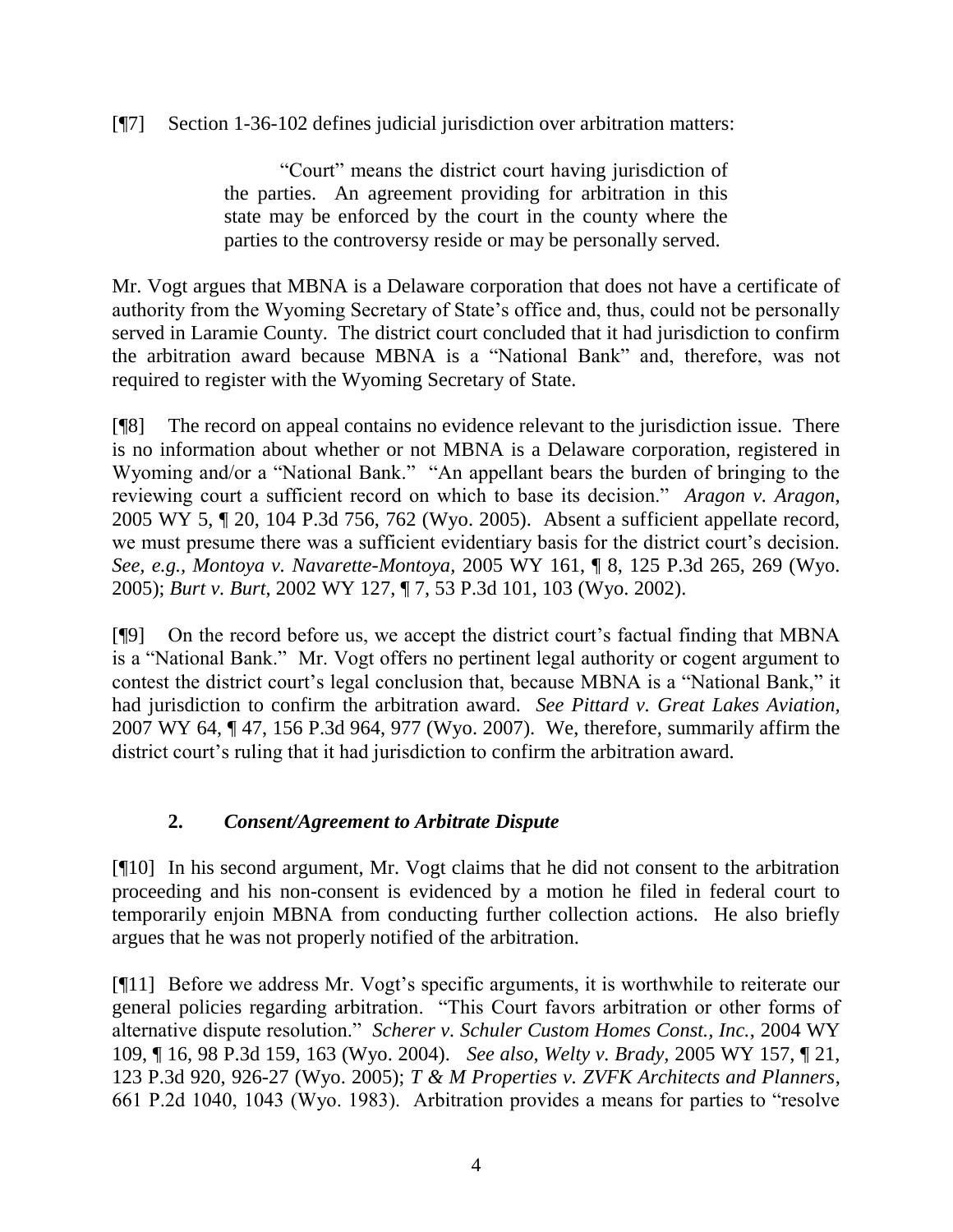their differences in a less expensive and more timely manner than traditional litigation does." *Scherer,* ¶ 16, 98 P.3d at 163. *See also*, *Stewart Title Guaranty Co. v. Tilden*, 2003 WY 31, ¶ 7, 64 P.3d 739, 741-42 (Wyo. 2003). As a general rule, we are reluctant to upset the arbitrator's resolution of a controversy. *Pecha v. Smith, Keller & Assocs.,* 942 P.2d 387, 390 (Wyo. 1997).

[¶12] With regard to Mr. Vogt's claim that he did not consent to, or receive notice of, the arbitration, the arbitrator's decision stated that the parties had agreed to arbitrate their dispute, the arbitration agreement was valid and enforceable and covered all issues in dispute, and the parties had received proper notice of the arbitration. Typically, the determination of whether the arbitrator exceeded its authority involves a question of law that we review *de novo*. *Welty,* ¶ 12, 123 P.3d at 925. Nevertheless, we need a sufficient record in order to review the issue. Mr. Vogt attached to his brief a copy of his federal court motion to temporarily enjoin MBNA from conducting further collection actions, which he claims establishes his non-consent to the arbitration proceeding. However, neither the motion nor the order ruling on the motion is included in the official appellate record, so we have no way of knowing whether the federal court matter had any bearing on the arbitration. The arbitration agreement is also not included in the record on appeal.

[¶13] As we stated above, the appellant has the responsibility to designate a sufficient record, and "he cannot supplement the appellate record by attaching documents to his brief." *CJ v. SA (In re Adoption of ADA),* 2006 WY 49, ¶ 10 n. 1, 132 P.3d 196, 201 n. 1 (Wyo. 2006). *See also*, *Barnes v. Barnes*, 998 P.2d 942, 945 (Wyo. 2000). Thus, Mr. Vogt's second argument must be summarily rejected for the same reason we rejected his first argument – there is no information in the record for us to review his claim of error. Under these circumstances, we presume there was sufficient evidence to support the arbitrator's findings that the parties had agreed to arbitrate their dispute and Mr. Vogt received proper notice of the arbitration. Moreover, as we discuss in detail below, Mr. Vogt did not properly object to the arbitrator's award to warrant a review of this issue.

### **3.** *Objections to MBNA's Motion to Confirm Arbitration Award*

[¶14] MBNA filed a petition to confirm the arbitration award. Section 1-36-113 governs arbitration confirmation proceedings:

> Upon application of a party the court shall confirm the award unless within the time limits allowed grounds are urged for vacating or modifying the award.

[¶15] Mr. Vogt contends that the court did not hear his objections to MBNA's motion to confirm the arbitration award. A party may raise objections to an arbitration award by filing a timely petition to vacate, modify or correct the award or a timely answer to a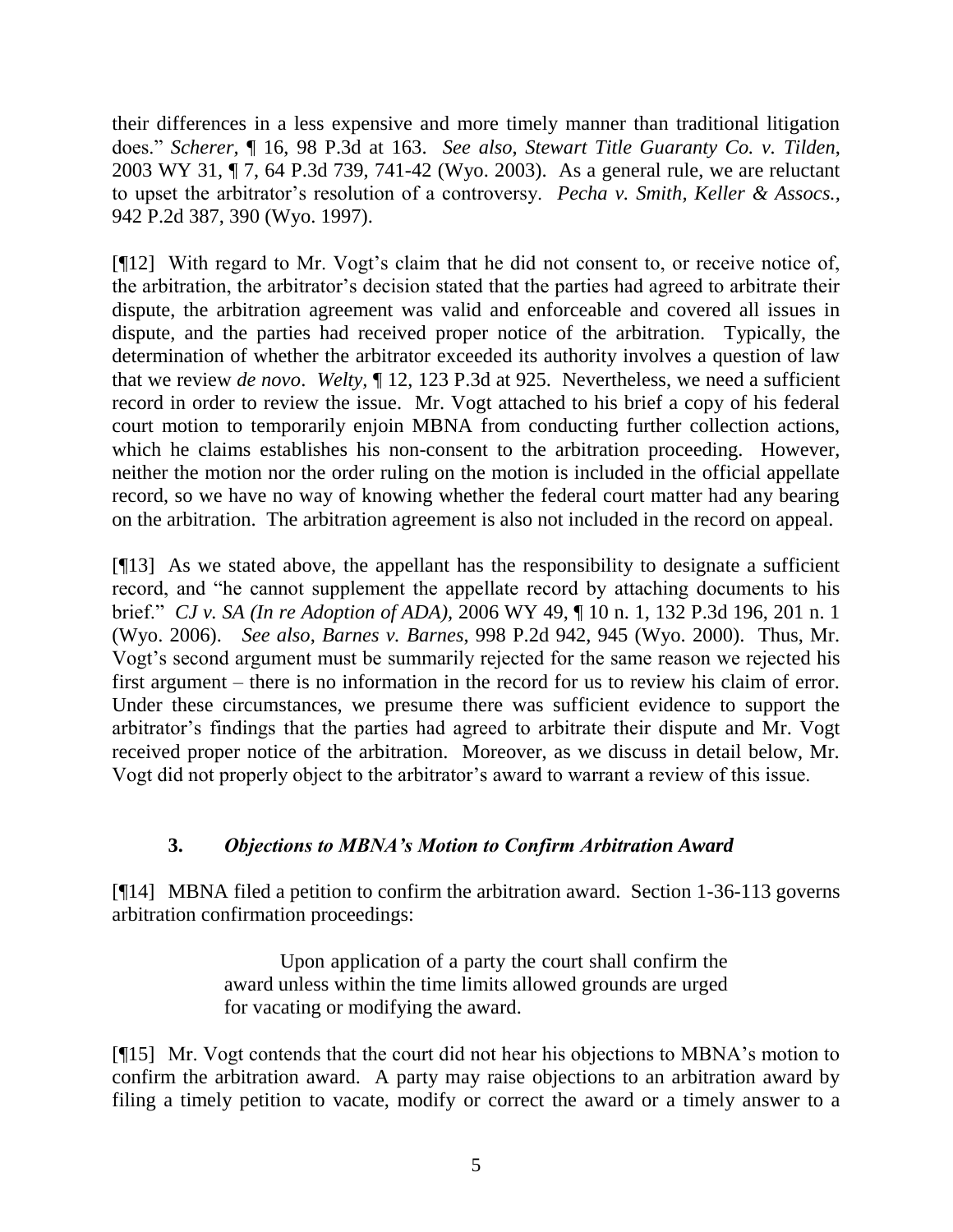petition to confirm the award. *T & M Properties,* 661 P.2d at 1043. *See also*, *Simon v. Teton Board of Realtors,* 4 P.3d 197, 204 (Wyo. 2000). Section 1-36-114<sup>2</sup> provides the bases for vacating an arbitration award, and  $\S$  1-36-115<sup>3</sup> pertains to modification or

 $2$  Section 1-36-114 states:

(a) Upon application of a party the court shall vacate an award where:

(i) The award was procured by corruption, fraud or other undue means;

 (ii) There was evident partiality by an arbitrator appointed as a neutral, corruption of any of the arbitrators or misconduct prejudicing the rights of any party;

(iii) The arbitrators exceeded their powers;

 (iv) The arbitrators refused to postpone the hearing upon sufficient cause being shown, refused to hear evidence material to the controversy or otherwise conducted the hearing as to prejudice substantially the rights of a party; or

 (v) There was no arbitration agreement, the issue was not adversely determined by a court as provided by law and the applicant did not participate in the arbitration hearing without raising the objection. The fact that the relief was such that it could not or would not be granted by a court of law or equity is not a ground for vacating or refusing to confirm the award.

(b) An application for vacating an award shall be made within ninety (90) days after delivery of a copy of the award to the applicant, or if predicated upon corruption, fraud or other undue means it shall be made within ninety (90) days after the grounds are known or should have been known.

(c) In vacating the award on grounds other than stated in subsection  $(a)(v)$  the court may order a rehearing before new arbitrators chosen as provided in the agreement or by the court in accordance with W.S. 1-36-105. If the award is vacated on grounds set forth in paragraph (a)(iii) or (iv) of this section the court may order a rehearing before the arbitrators who made the award or their successors appointed in accordance with W.S. 1- 36-105. The time within which the agreement requires the award to be made is applicable to the rehearing and commences from the date of the order.

(d) If the application to vacate is denied and no motion to modify or correct the award is pending, the court shall confirm the award.

<sup>3</sup> Section 1-36-115 states:

(a) Upon application made within ninety (90) days after delivery of a copy of the award to the applicant, the court shall modify or correct the award where:

 (i) There was an evident miscalculation of figures or an evident mistake in the description of any person or property referred to in the award;

 (ii) The arbitrators awarded upon a matter not submitted to them and the award may be corrected without affecting the merits of the decision upon the issues submitted; or

 (iii) The award is imperfect in a matter of form, not affecting the merits of the controversy.

(b) If the application is granted, the court shall modify and correct the award as to intent and shall confirm the award as so modified and corrected. Otherwise the court shall confirm the award as made.

(c) An application to modify or correct an award may be joined in the alternative with an application to vacate the award.